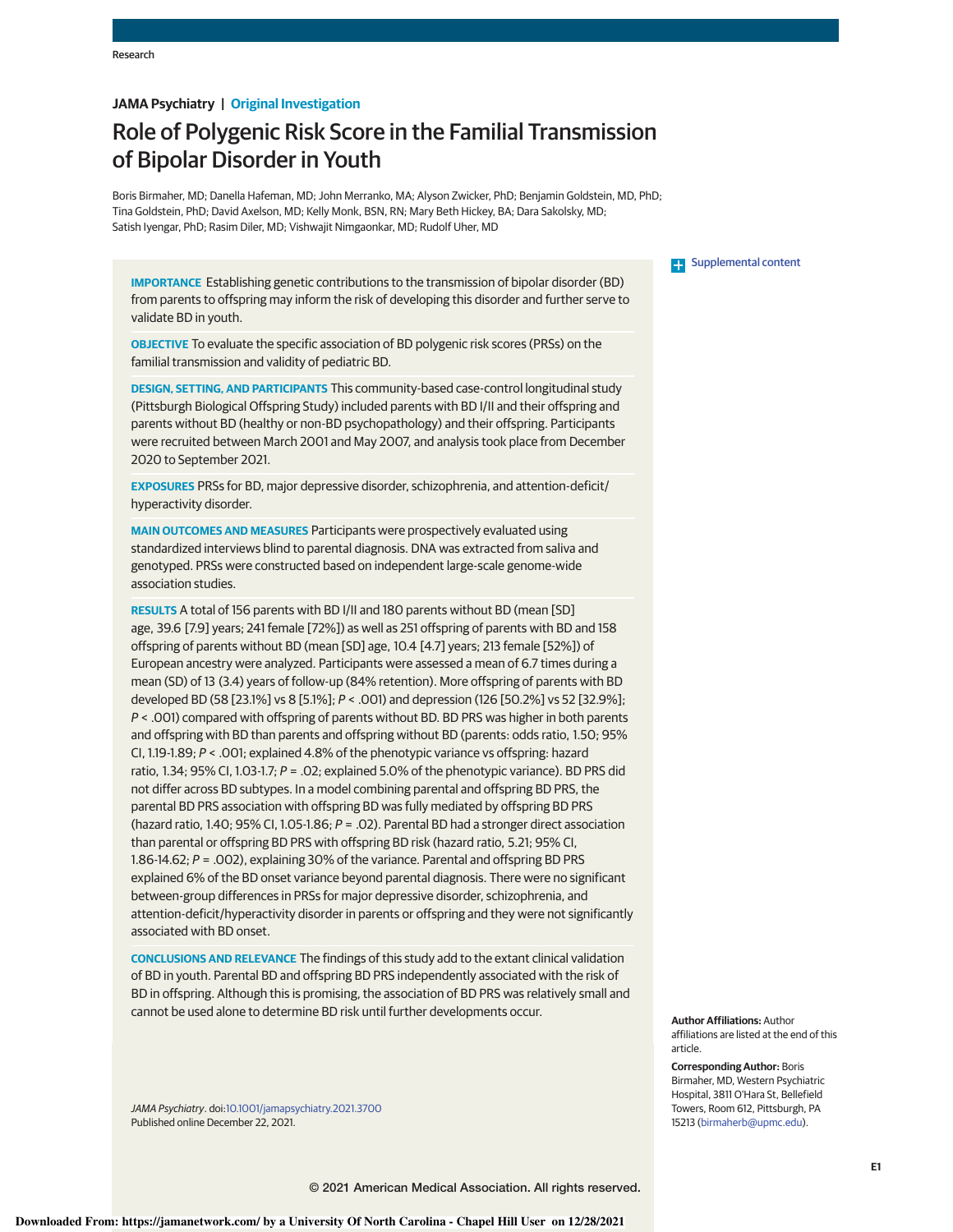polar disorder (BD) is a familial illness that affects 2%<br>to 3% of youth and is associated with functional im-<br>pairment and increased risk for suicide and substance<br>use, emphasizing the need for early identification and ipolar disorder (BD) is a familial illness that affects 2% to 3% of youth and is associated with functional impairment and increased risk for suicide and substance treatment.<sup>1-3</sup>

To identify who is at risk of BD, several family high-risk studies in youth have been carried out.<sup>4-9</sup> One of the largest and longest studies, the Pittsburgh Bipolar Offspring Study (BIOS),10-12 found that offspring of parents with BD were at elevated, specific risk to develop BD compared with controls (22% vs 4%, respectively).<sup>10,11</sup> Parental early-onset BD and symptoms of depression/anxiety, mood lability, and subclinical mania were associated with higher risk of BD. However, these factors alone are insufficient to predict BD, highlighting the need to identify additional predictive factors (eg, biological).

BD is highly heritable, suggesting that genetic information may contribute to risk detection.<sup>10-15</sup> Large genomewide association studies (GWAS) have identified many common genetic variants (single-nucleotide variations [SNVs]) associated with risk for BD. Each SNV accounts for a small proportion of variance in BD risk.<sup>13,16-20</sup> However, the polygenic risk score (PRS), reflecting the combined effects of many SNVs across the genome, is robustly associated with an individual's risk to develop the condition of interest.<sup>17-20</sup>

Studies in adults with BD show that the BD PRS is increased in adults with BD compared with controls,<sup>21-28</sup> their unaffected relatives,  $23,24,29-31$  and adults with depression who developed BD, had family history of BD, early onset, high depressive recurrence rates, or high BD familial burden.<sup>31,32</sup> BD PRS has been associated with attention-deficit/hyperactivity disorder (ADHD) and with higher scores in self-reported hypomanic symptoms during adulthood.<sup>25</sup>

To our knowledge, only 1 study has examined BD PRS in offspring of parents with BD. This study reported significantly higher BD PRS in offspring of parentswith BD (aged 12-30 years) compared with controls.<sup>24</sup> However, this study was cross-sectional, did not report whether the offspring had BD, used a limited panel of SNVs in a mixed-ethnicity sample, and did not include PRSs for other psychiatric disorders. Consequently, the predictive validity and specificity of BD PRS in offspring of parents with BD remain unknown.

In this study, we evaluated whether parents with BD and their offspring had specifically increased BD PRS compared with PRSs for depression, schizophrenia, and ADHD. ADHD PRS was included owing to overlapping symptoms with BD and, although controversial, the reported cotransmission of BD and ADHD.<sup>33</sup> Also, for the first time in the literature to our knowledge, we examined pathways by which parental diagnosis of BD and parental BD PRS influenced the risk for offspring to develop BD.

# Methods

The methods of Pittsburgh BIOS have been described in prior publications.<sup>10,11</sup> Briefly, biological parents with  $DSM-IV^{34}$  BD I/II who had offspring aged 6 to 18 years were recruited, pri-

## **Key Points**

**Question** Is bipolar disorder (BD) polygenic risk score (PRS) specifically associated with the familial transmission of BD in youth?

**Findings** In this case-control study of 336 parents and 409 offspring, particularly those with mood disorders showed significantly and specifically higher BD PRS than those without BD. Parental and offspring BD PRS were associated with increased risk for offspring to develop BD, beyond the associations of parental BD diagnosis.

**Meaning** Specifically higher BD PRS in BD offspring may add to the clinical validation of BD in youth and increases the risk for BD; however, given the BD PRS's small association, it cannot be used alone to determine risk to develop BD.

marily through advertisements. Schizophrenia and IQ less than 70 were excluded. Community control parents, healthy or with non-BD disorders and without a spouse or first-degree relatives with BD, were recruited at random, group-matched by age, sex, and neighborhood. Participants were recruited from March 2001 to May 2007.

Parents with BD and a subgroup of biological coparents (31%) were assessed for lifetime (intake and follow-up) psychopathology using the Structured Clinical Interview for DSM-IV.<sup>35</sup> Family psychiatric history and psychiatric history of coparents who were not available for direct interview were obtained from the parent proband using the Family History Research Diagnostic Criteria.<sup>36</sup>

Offspring were recruited through their parents. Except for IQ less than 70, autism, or conditions that interfered with the evaluation, all offspring were included. Offspring's lifetime (intake and follow-up) disorders were ascertained by interviewing offspring and parents using the Schedule for Affective Disorders and Schizophrenia for School-Age Children– Present and Lifetime Version.<sup>37</sup> Offspring older than 19 years were assessed using the Structured Clinical Interview for DSM-IV. Specific BD–not otherwise specified (BD-NOS) criteria were used<sup>38</sup> (eFigure 1 in the Supplement). Socioeconomic status was determined using the Hollingshead scale.<sup>39</sup>

Follow-ups were performed every 2 years by trained interviewers who were blind to parents' diagnoses. A child psychiatrist, also blind to parental diagnosis, confirmed the diagnoses. The κ for diagnostic reliability for each disorder was 0.64 or higher.10-12 The University of Pittsburgh's institutional review board approved the study, and written consent and/or assent was obtained from offspring and their parents.

#### **Participants**

For this study, only parents (probands) and biological coparents of European ancestry were included because the discovery GWAS samples included only individuals of this ancestry.16-32,40-43 After quality control of genetic data (eFigure 2 in the Supplement), parents with BD I and II, parents without BD, and their offspring were included.

# Genotyping and Polygenic Scores

The methods regarding DNA extraction, genotyping, and PRSs are shown in eMethods 1 in the Supplement. Genotypes were

**E2** JAMA Psychiatry Published online December 22, 2021 **(Reprinted)** in the system of the printed online of the printed online December 22, 2021 **(Reprinted)** in the system of the system of the system of the system of the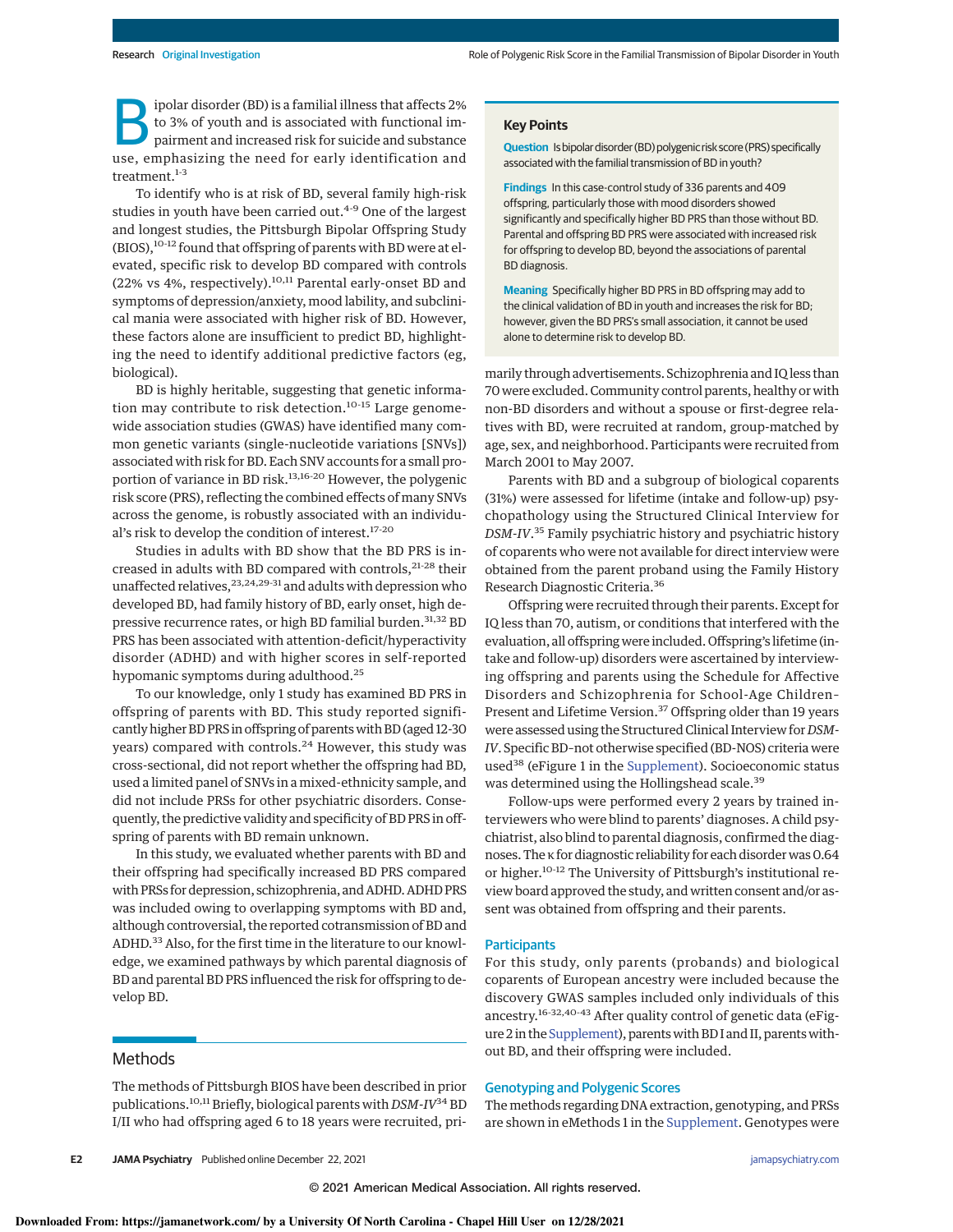Table 1. Demographic and Clinical Characteristics of Parents With Behavior Disorders vs Parents Without Behavior Disorders<sup>a</sup>

|                                                                | Behavior disorder, No. (%) |              |                |           |
|----------------------------------------------------------------|----------------------------|--------------|----------------|-----------|
| Characteristic                                                 | <b>Yes</b>                 | <b>No</b>    | Test statistic | P value   |
| No.                                                            | 156                        | 180          | <b>NA</b>      | <b>NA</b> |
| Age, mean (SD), y                                              |                            |              |                |           |
| At intake                                                      | 39.3(7.7)                  | 39.9(8.0)    | $t = 0.68$     | .50       |
| At last follow-up                                              | 44.8 (8.3)                 | 45.2(8.0)    | $t = 0.45$     | .70       |
| Male                                                           | 36(23.1)                   | 59 (32.8)    | $x^2 = 3.88$   | .05       |
| Female                                                         | 120 (76.9)                 | 121(67.2)    | $x^2 = 3.88$   | .05       |
| SES, mean (SD)                                                 | 13.6(34.5)                 | 12.2(42.0)   | $t = 4.77$     | < 0.01    |
| Married at intake                                              | 83 (53.2)                  | 123(68.3)    | $x^2 = 8.06$   | .005      |
| Psychosocial functioning and lifetime<br>psychiatric disorders |                            |              |                |           |
| Functioning (GAF), mean (SD)                                   | 60.6(12.5)                 | 82.57 (10.8) | $t = 17.29$    | < 0.01    |
| Any major depressive episodes                                  | 148 (94.9)                 | 70 (38.9)    | $x^2 = 114.95$ | < 0.01    |
| Any anxiety disorder                                           | 124 (79.5)                 | 56(31.1)     | $x^2 = 78.63$  | < 0.01    |
| Psychosis                                                      | 29(18.6)                   | 1(0.6)       | $x^2 = 33.43$  | < 0.01    |
| <b>ADHD</b>                                                    | 40(25.6)                   | 7(3.9)       | $x^2 = 32.87$  | < 0.01    |
| <b>DBD</b>                                                     | 56 (35.9)                  | 9(5.0)       | $x^2 = 51.13$  | < 0.01    |
| <b>SUD</b>                                                     | 104 (66.7                  | 46(25.6)     | $x^2 = 57.15$  | < .001    |

Abbreviations: ADHD, attention-deficit/ hyperactivity disorder; DBD, disruptive behavior disorder (oppositional defiant and conduct disorders); GAF, Global Assessment of Functioning Scale; NA, not applicable; SES, socioeconomic status; SUD, substance use disorder. <sup>a</sup> Parents include the proband parents and biological coparents.

pruned using clumping to obtain an independent set of SNVs in linkage equilibrium with  $r^2$  < 0.1 within any 500-kb window. The PRSs were constructed using PRSice-2<sup>44</sup> and the results of meta-analyses of GWAS of BD, schizophrenia, major depressive disorder (MDD), and ADHD using the P value threshold that maximally captured variance in the discovery GWAS sample (BD = .20, MDD = .05, schizophrenia = .05, ADHD =  $.50$ ).<sup>16,40-42,45</sup> When constructing the PRS, the contribution of each allele was weighted by the effect size of its association with each phenotype in the reference sample GWAS.

#### Analysis

Between-group demographic/clinical differences were analyzed using  $t$  and  $\chi^2$  tests and mixed linear/generalized linear models (random intercept for familial clustering). Associations with multiple categorical outcomes were tested with multinomial logistic regression. Survival analyses modeling the onset of depressive disorders treated BD onset as a competing risk outcome because a BD diagnosis precludes depressive diagnoses; all other survival analyses implemented Cox proportional hazards regression (frailty models accounting for familial clustering; proportional hazards assumption verified via Schoenfeld residuals test) and/or Kaplan-Meier estimation. Associations were estimated as odds ratios (OR) in logistic regressions and hazard ratios (HR) in Cox regressions. Effect sizes were standardized to report the association per 1-SD increase in the PRS. Intercorrelation between PRSs was low (all Pearson  $r \le 0.25$ ), which enabled the use of multiple regression to estimate and test multiple PRS effects in the same model to try and separate the marginal effects of each. Because genetic analyses can be skewed by population stratification, we used PLINK2 to perform principal component analysis, <sup>46</sup> and all genetic analyses controlled for population structure indexed with 10 principal components of linkage disequilibrium–

pruned genetic variants as well as sex. Mediation models implemented robust standard errors to account for familial clustering, tested indirect effects using bootstrap standard errors, and estimated total association as the sum of the direct association and indirect association for each submodel. Percent of variation statistics were estimated using Nagelkerke pseudo  $R^2$  in logistic regressions<sup>47</sup> and the coefficient of explained randomness in Cox regressions.<sup>48</sup> Further details are included in eMethods 2 in the Supplement. Analysis took place from December 2020 to September 2021.

# Results

A total of 156 parents with BD (including 2 coparents with BD) (BD I: 115; BD II: 41) and 180 parents (including 90 coparents) without BD were included (Table 1). Offspring included 251 offspring of parents with BD and 158 offspring of parents without BD with amean (SD) age at intake of 10 (4.7) years (Table 2). Offspringwere assessed amean of 6.7 times over 13 years (mean [SD] age at last follow-up, 23 [5.6] years; retention at last followup: offspring of parents with BD, 83%; offspring of parents without BD, 86%).

#### Parents

At intake, compared with parents without BD, parents with BD had lower socioeconomic status, were less likely to be married (Table 1), and had lower overall functioning during follow-up andmore lifetime (intake plus follow-up) anxiety disorders, major depressive episodes, psychosis, ADHD, disruptive behavior disorders, and substance use disorder.

Higher BD PRS was significantly associated with BD diagnosis (OR, 1.50; 95% CI, 1.19-1.89; P < .001), explaining 4.8% of the phenotypic variance (BD vs no BD) (Figure 1A). Controlling for demographic/clinical differences and family history of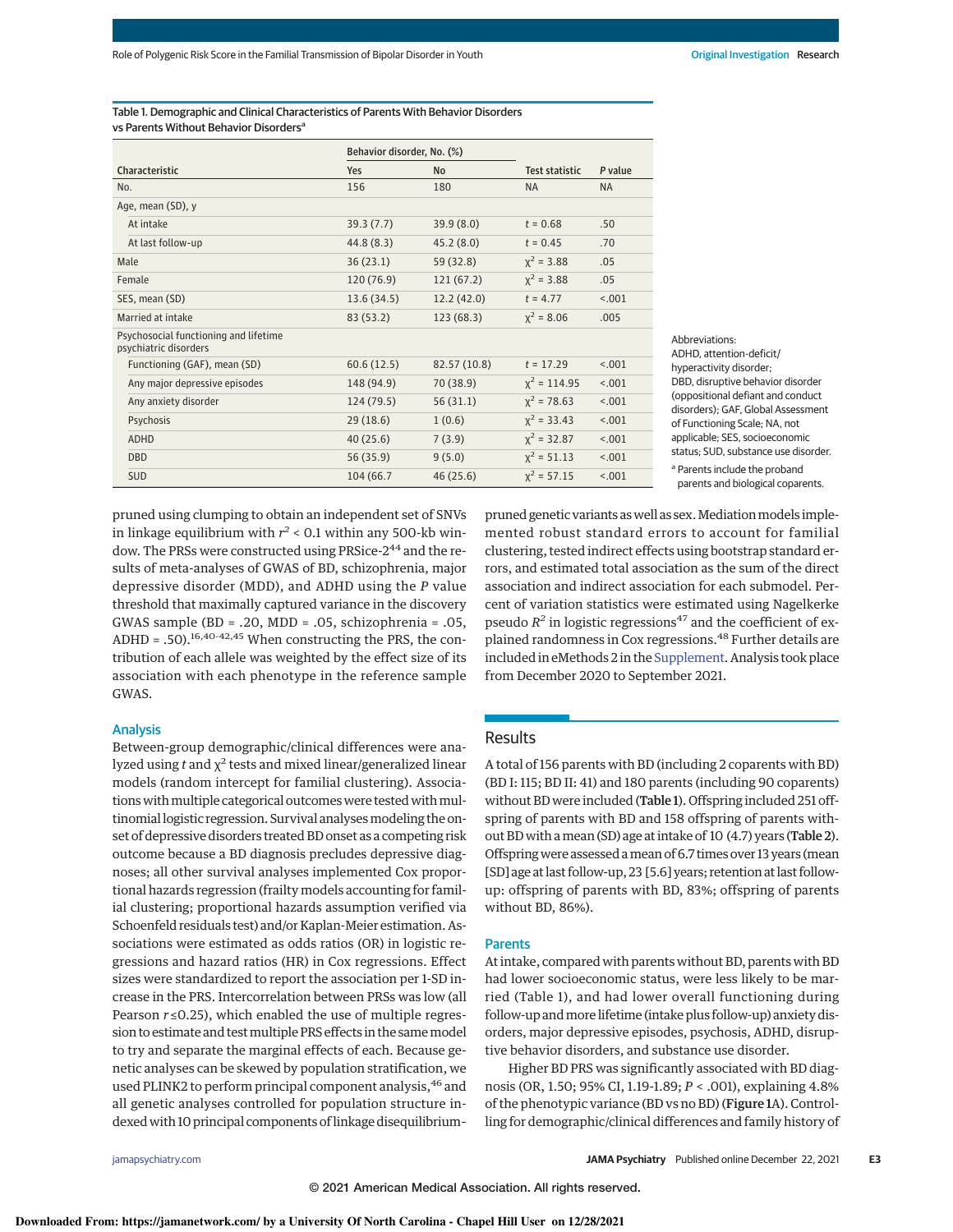Table 2. Demographic and Clinical Characteristics of Offspring of Parents With Bipolar Disorder and Offspring of Parents Without Bipolar Disorder

|                                                                   | Offspring of parents, No. (%) |                   |                       |           |
|-------------------------------------------------------------------|-------------------------------|-------------------|-----------------------|-----------|
| Characteristic                                                    | With BD                       | <b>Without BD</b> | <b>Test statistic</b> | P value   |
| No.                                                               | 251                           | 158               | <b>NA</b>             | <b>NA</b> |
| Age, mean (SD), y                                                 |                               |                   |                       |           |
| At intake                                                         | 11.1(3.9)                     | 10.7(3.8)         | $t = 0.98$            | .33       |
| At last assessment                                                | 23.5(6.1)                     | 22.9(5.4)         | $t = 1.01$            | .30       |
| Male                                                              | 119(47.4)                     | 77(48.7)          | $x^2 = 0.07$          | .80       |
| Female                                                            | 132 (52.6)                    | 81(51.3)          | $x^2 = 0.07$          | .79       |
| SES, mean (SD)                                                    | 36.7(14.2)                    | 42.9(12.6)        | $t = 4.54$            | < .001    |
| Maternal age at offspring's birth,<br>mean (SD), y                | 28.1(5.8)                     | 29.5(5.3)         | $t = 2.48$            | .01       |
| Psychosocial functioning and lifetime<br>psychiatric disorders    |                               |                   |                       |           |
| Functioning (CGAS), mean (SD)                                     | 75.5 (12.8)                   | 82.3 (10.9)       | $t = 5.78$            | < 0.01    |
| Bipolar disorder                                                  | 23.1(58)                      | 5.1(8)            | $x^2 = 23.33$         | < .001    |
| T                                                                 | 7.2(18)                       | 0.6(1)            |                       |           |
| $\mathbf{II}$                                                     | 4.8(12)                       | 1.9(3)            |                       |           |
| Not otherwise specified                                           | 11.2(28)                      | 2.5(4)            |                       |           |
| Bipolar disorder onset age (among<br>offspring with diagnoses), y | 12.39 (5.47)                  | 19.04 (6.02)      | $t = 22.62^a$         | 1001      |
| Any depressive disorder                                           | 126(50.2)                     | 52 (32.9)         | $x^2 = 11.9$          | < .001    |
| Any anxiety disorder                                              | 146 (58.2)                    | 47 (29.8)         | $x^2 = 31.43$         | < 0.01    |
| Psychosis                                                         | 4(1.6)                        | 1(0.6)            | <b>FET</b>            | .65       |
| <b>ADHD</b>                                                       | 72(28.7)                      | 25(15.8)          | $x^2 = 8.87$          | .003      |
| <b>DBD</b>                                                        | 65(25.9)                      | 16(10.1)          | $x^2 = 15.18$         | < 0.01    |
| <b>SUD</b>                                                        | 81(32.3)                      | 26(16.5)          | $x^2 = 12.55$         | < .001    |
| Parental psychiatric disorder history                             |                               |                   |                       |           |
| Any depressive episodes                                           | 242 (96.4)                    | 68 (43.0)         | $x^2 = 150.58$        | 1001      |
| Any anxiety disorder                                              | 205 (81.7)                    | 55 (34.8)         | $x^2 = 91.95$         | < 0.01    |
| Psychosis                                                         | 42(16.7)                      | 0(0.0)            | $x^2 = 29.46$         | < 0.01    |
| <b>ADHD</b>                                                       | 62(24.7)                      | 8(5.0)            | $x^2 = 26.36$         | < 0.01    |
| <b>DBD</b>                                                        | 85 (33.9)                     | 4(2.5)            | $x^2 = 55.91$         | < .001    |
| <b>SUD</b>                                                        | 164(65.3)                     | 56 (35.4)         | $x^2 = 34.86$         | < .001    |

ADHD, attention-deficit/ hyperactivity disorder; DBD, disruptive behavior disorder (oppositional defiant and conduct disorders); CGAS, Children's Global Assessment Scale; FET, Fisher exact test; NA, not applicable; SES, socioeconomic status; SUD, substance use disorder.

Abbreviations:

<sup>a</sup> Kaplan-Meier log-rank χ<sup>2</sup> test (includes right-censored cases) is reported.

BD did not change the results. Increased BD PRS was independently associated with BD I (OR, 1.44; 95% CI, 1.13-1.85;  $P = .004$ ) and BD II (OR, 1.68; 95% CI, 1.19-2.36;  $P = .003$ ) vs no BD. There were no significant differences in BD PRS between BD I and II; thus, they were combined for all comparisons. There were no significant associations between BD PRS and age at BD onset as a continuous or a dichotomous measure (older/younger than 18 years).

The schizophrenia PRS was also significantly higher in parents with vs without BD (OR = 1.30; 95% CI, 1.05-1.62; P = .02) (Figure 1A) but became nonsignificant after adjusting for confounders (mainly socioeconomic status). Further, after running the models only with BD PRS and then only with schizophrenia PRS, we ran a model with both BD PRS and schizophrenia PRS in the same model, comparing the forward and reverse models. Results indicated that when modeling BD risk with BD PRS and schizophrenia PRS as predictors in the same multiple logistic regression model, the schizophrenia PRS association was nonsignificant (OR, 1.20; 95% CI, 0.96-1.51;  $P = .10$ ), whereas the BD PRS remained significant (OR, 1.44; 95% CI, 1.14-1.83; P = .003). After adjusting for confounders, the results were similar. There was an insufficient number of parents with psychosis to evaluate whether the high scores in the schizophrenia PRS were associated with these parents. There were no significant betweengroup differences in the PRSs for MDD or for ADHD.

To evaluate whether higher BD PRS was specific for BD and not for mood disorders in general, parents with BD were compared with 62 parents with unipolar MDD and 118 parents without BD or MDD (Figure 1B). BD PRS was significantly higher in parents with BD than those with unipolar MDD (OR, 1.47; 95% CI,  $1.07-2.01; P = .02$ ) or without MDD (OR, = 1.52; 95% CI, 1.17- $1.97; P = .002$ ). There were no BD PRS differences between parents with or without MDD.

### **Offspring**

Offspring of parents with BD had significantly lower socioeconomic status and overall functioning, their mothers were younger at offspring birth, and they had more lifetime depression, anxiety, ADHD, disruptive behavior disorders, and substance use disorder than offspring of parents without BD (Table 2). More offspring of parents with BD developed BD (BD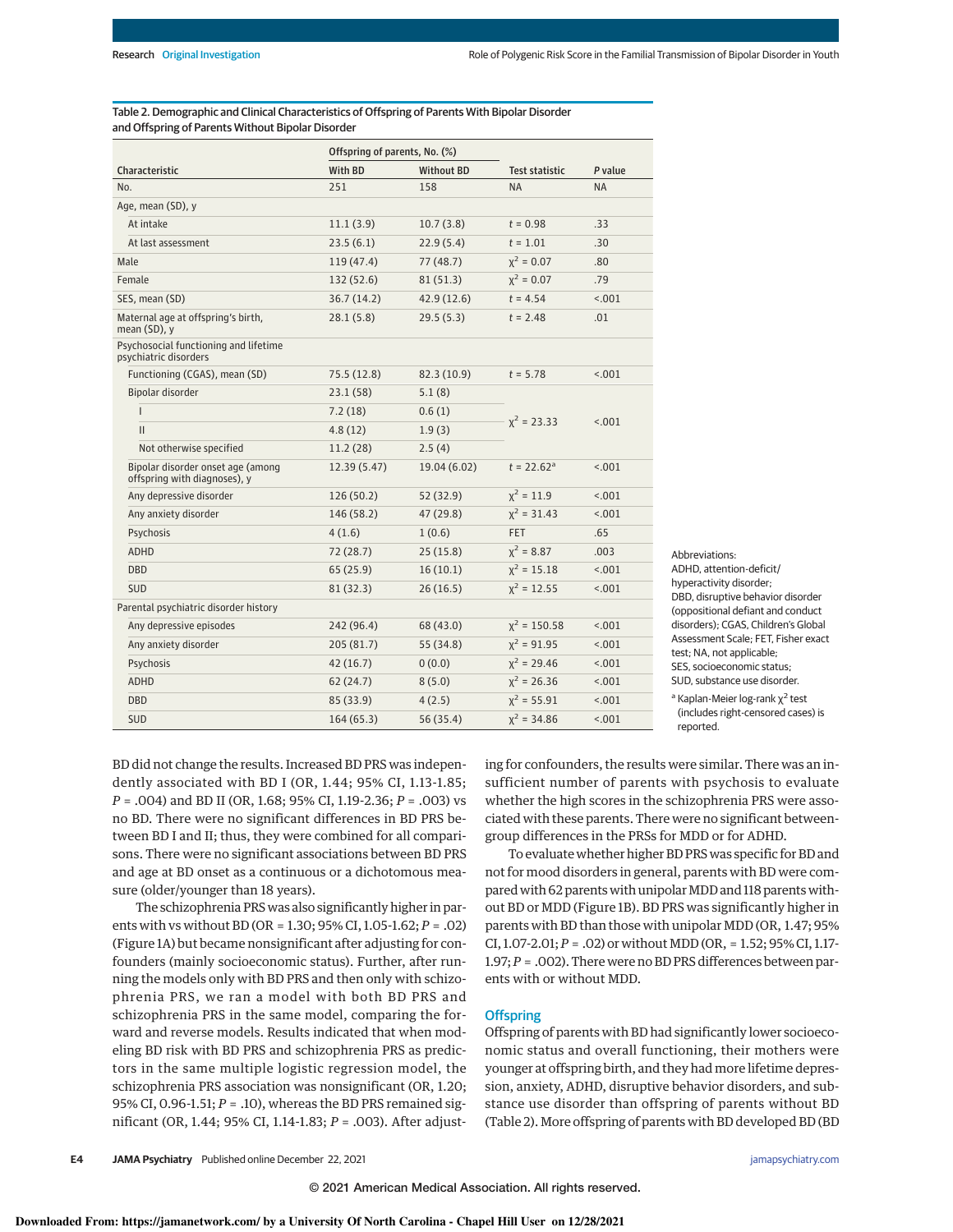### Figure 1. Comparison of Parental BD, MDD, Schizophrenia, and ADHD PRS



Plots depict standardized group means and standard errors. A, BD PRS: OR, 1.50; *P* < .001; schizophrenia PRS: OR, 1.30; *P* = .02. B, BD vs MDD: OR = 1.47; *P* = .02; BD vs no mood disorder: OR, 1.52; *P* = .002. ADHD indicates

attention-deficit/hyperactivity disorder; BD, bipolar disorder; MDD, major depressive disorder; OR, odds ratio; PRS, polygenic risk score.

Figure 2. Comparison of Offspring BD, MDD, Schizophrenia, and ADHD Polygenic Risk Scores



Plots depict standardized means and standard errors. A, Significant contrast: BD PRS *P* = .02. B, Significant contrasts: OBP with mood disorder vs ONBP with no mood disorder (*P* < .001), OBP with mood disorder vs OBP with no mood disorder (*P* = .003). ADHD indicates attention-deficit/hyperactivity disorder;

BD, bipolar disorder; MDD, major depressive disorder; OBP, offspring of parents with bipolar disorder; ONBP, offspring of parents without bipolar disorder; PRS, polygenic risk score.

I: 18; BD II: 12; BD-NOS: 28) than offspring of parents without BD (BD I: 1; BD II: 3; BD-NOS: 4).

After adjusting for within-family correlations, there were no significant between-group differences in PRSs for MDD, schizophrenia, and ADHD. In contrast, offspring of parentswith BD showed significantly higher BD PRS ( $F = 5.67$ ,  $P = .02$ ) (Figure 2A). There were no statistical differences in BD PRS between BD I/II and BD-NOS and between offspring of parents with BD with depression vs BD.

There were too few offspring of parents without BD with  $BD$  ( $n = 8$ ) to analyze statistically. Thus, subsequent offspring analyses grouped offspring by mood vs no mood disorder (Figure 2B). Offspring of parents with BD with mood disorders had significantly higher mean BD PRSs than offspring of parents without BD with no mood disorders (Cohen  $d = .51$ , P < .001) and offspring of parents with BD with no mood disorders (Cohen  $d = .51$ ,  $P = .003$ ) and marginally higher mean BD PRS than offspring of parents without BD with a mood disorder (Cohen  $d = .51, P = .06$ ). Offspring of parents with BD with no mood disorders and offspring of parents without BD and without mood disorders did not significantly differ. Thus, BD PRS differences between offspring of parents with BD and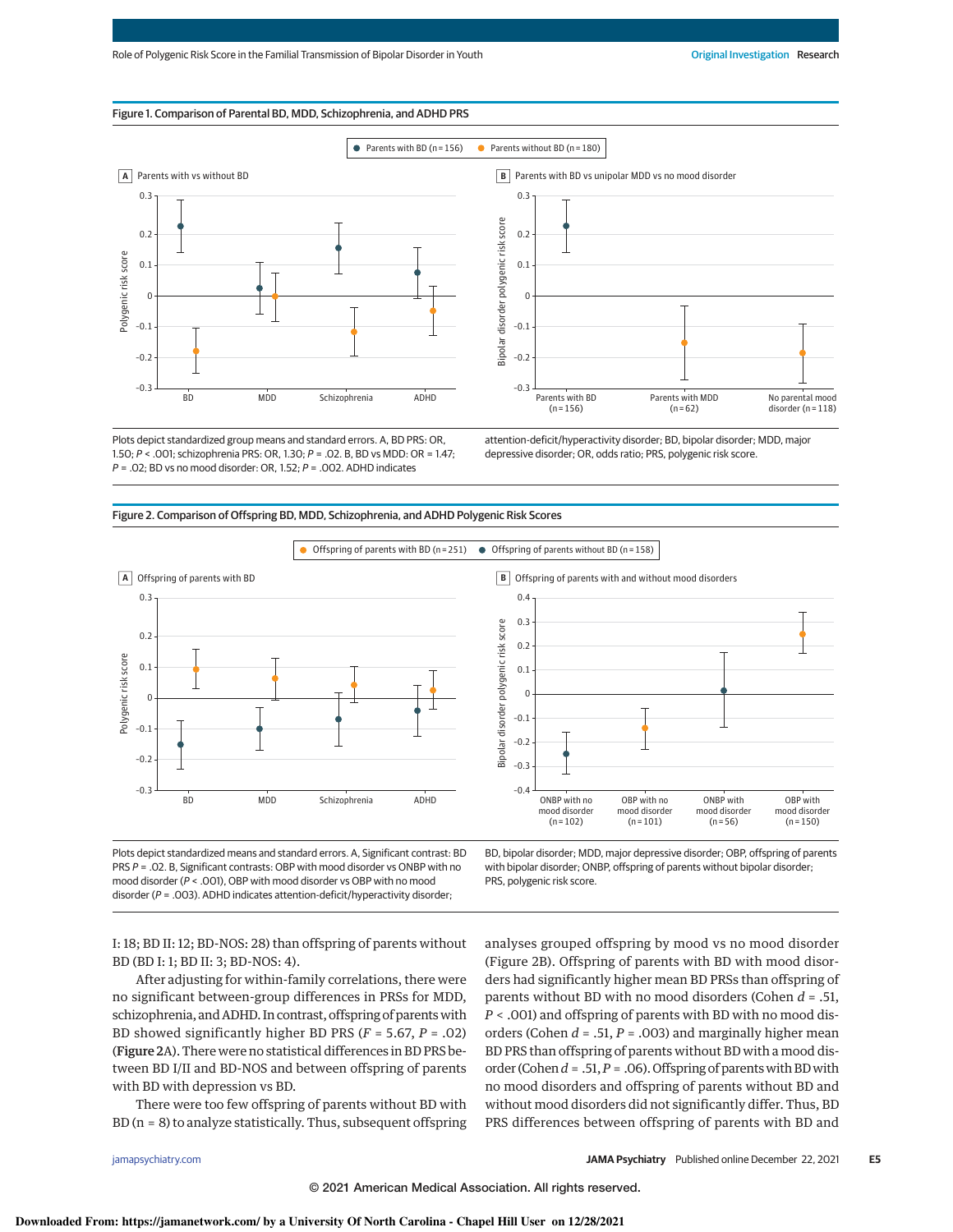

BD indicates bipolar disorder; HR, hazard ratio; OR, odds ratio.

without BD were driven by offspring of parents with BD or depression.

# **Discussion**

Higher BD PRS was significantly associated with higher BD risk (standardized HR, 1.34; 95% CI, 1.03-1.75; P = .02). BD PRS explained 5.0% of phenotypic variance (BD vs no BD). Within the offspring who developed BD, there were no significant BD PRS associations with BD age of onset (standardized HR, 0.91; 95% CI, 0.74-1.13;  $P = .40$ ) or significant differences in BD PRS between offspring with BD onset by age 18 years (54 [82%]) vs later (12 [18%]) ( $F = 0.21, P = .70$ ). Controlling for betweengroup demographic/clinical differences and family history of BD in the offspring models above did not change the findings.

## Parental Transmission of BD

As expected, parental BD PRS was significantly associated with parental BD (standardized OR, 1.39; 95% CI, 1.11-1.73; P = .004) and offspring BD PRS with offspring BD (HR, 1.40; 95% CI, 1.05- 1.86; P = .02) (Figure 3). Parental BD diagnosis was a strong direct predictor of offspring BD risk (HR, 5.21; 95% CI, 1.86- 14.6;  $P = .002$ ), with no significant indirect association via offspring BD PRS (bootstrap indirect effect  $P = .17$ ). The parental BD PRS association with offspring BD risk was fully mediated (no significant direct association) by a significant indirect association via offspring BD PRS ( $P = .03$ , accounting for 51% of the total association of parental BD PRS with offspring BD risk, consistent with mendelian predictions). Specifically, each 1-SD increase in parental BD PRS was associated with an increase in offspring BD PRS by an estimated 0.35 SDs (standardized β, 0.35; 95% CI, 0.26-0.44; P < .001), and each 1-SD increase in offspring BD PRS increased hazard of BD onset by an estimated 40% (HR, 1.40; 95% CI, 1.05-1.86; P = .02). In the combined pathmodel, parent/offspringmodel, parental BD accounted for 30% of the BD risk variation, whereas parental and offspring BD PRS combined model accounted for 6% of offspring variance risk.

Fitting the same path model for risk of depression as the outcome variable, both the direct association of offspring BD PRS (HR, 1.26; 95% CI, 0.98-1.63; P = .06) and indirect association of parental BD PRS via the mediator (offspring BD PRS; bootstrap indirect effect  $P = .07$ ) were nonsignificant (eFigure 3 in the Supplement).

In this study, we found that parents with BD had higher BD PRS than parents without BD and a subset of parents with unipolar MDD. Also, offspring of parents with BD, particularly those with mood disorders, showed higher BD PRS than offspring of parents without BD. BD PRS explained a similar proportion of variance of outcome (lifetime BD diagnosis) in parents and offspring (4.8% and 5.0%, respectively). For parents and offspring, there were no significant between-group differences in PRSs for MDD, schizophrenia, or ADHD.

As expected, in a model combining parental and offspring BD PRS, parental BD PRS association with offspring BD risk was fully mediated by the offspring BD PRS. While parental BD had a stronger association than BD PRS, it was still significant beyond the association with parental BD diagnosis. Offspring BD PRS was not significantly associated with depressive disorders.

Replicating studies among adults with BD,19-28 higher BD PRS was significantly associated with BD in parents. We found no significant differences between BD I and II, while the few studies published have reported inconsistent findings. 21,23,26 Also, comparable with other publications,21,22,26,28,29,31,32,49 parents with BD showed higher schizophrenia PRS than parents without BD, a finding that may be explained by pleiotropy<sup>50</sup> or other factors because this comparison was no longer significant after adjusting for confounders, mainly socioeconomic status. Similar to another adult study, the schizophrenia PRS was no longer significant after including the BD PRS in the model. $32$ Because there was a subgroup of parents with unipolar MDD, we further compared this group with parents with BD and found that parents with BD had significantly higher BD PRS than parents with MDD. The above findings together with the lack of differences in MDD PRS and ADHD provide support for a degree of specificity of BD PRS.

Like a prior cross-sectional high-risk study,<sup>24</sup> BD PRS was higher in offspring of parents with BD than offspring of parents without BD. There were no between-group differences in the groups for PRSs for MDD, schizophrenia, and ADHD, again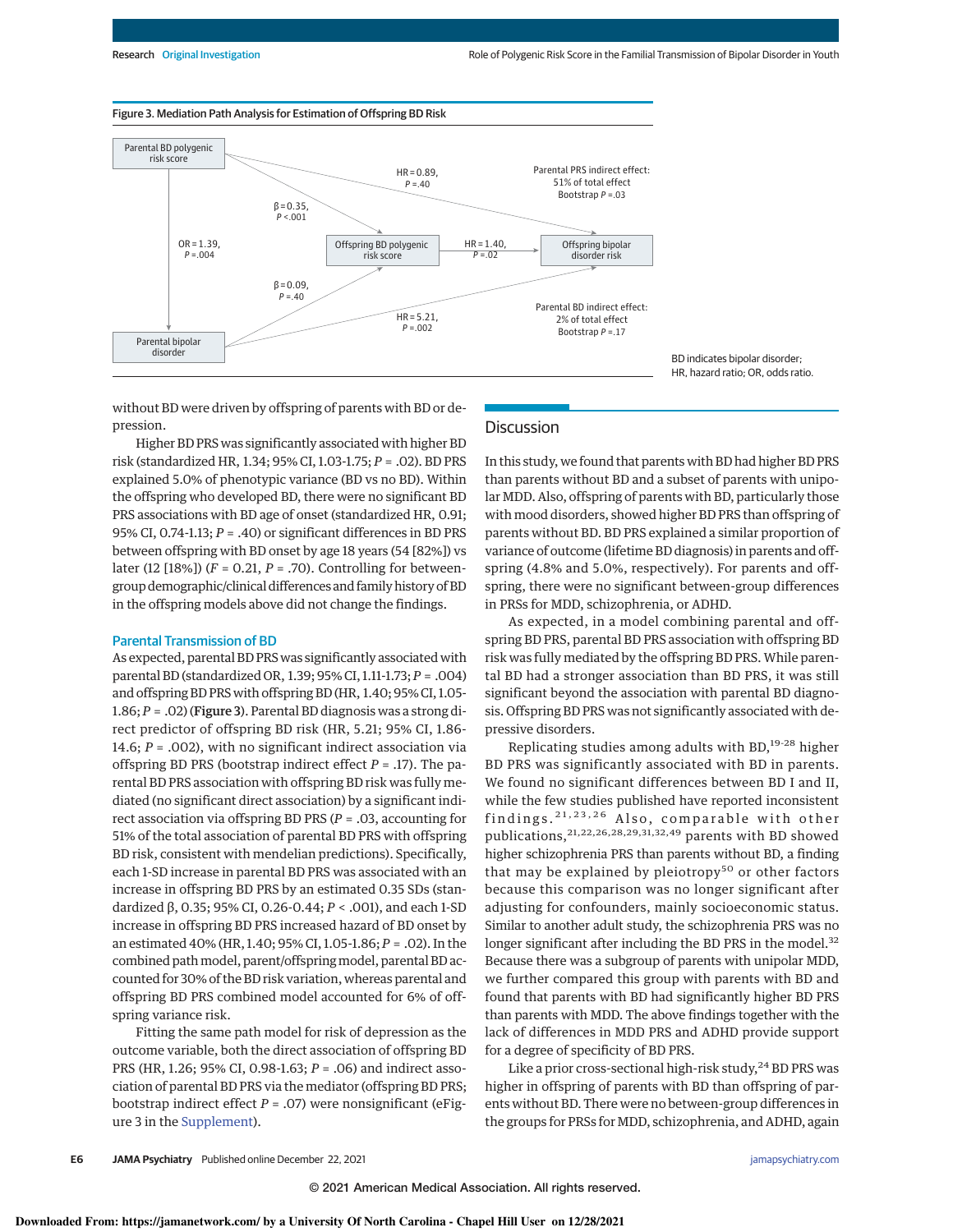providing further evidence for the specificity of the association between BD PRS and offspring of parents with BD.

Offspring of parents with BD who developed depressive disorders showed comparable BD PRS as offspring with BD suggesting that, at least in youth, BD PRS is associated with mood disorders in general and not only BD. These results are not surprising given that approximately half of the offspring were younger than 21 years at the last follow-up; thus, they had not yet passed through the period of highest risk to develop BD.1-3 These offspring are particularly at risk to develop BD because most of their parents had early-onset BD.1,3,11,49 Moreover, in adults with unipolar MDD, particularly those with family history of BD, BD PRS was specifically associated with conversion to BD.<sup>49</sup>

Because BD is a highly heritable illness,<sup>1-3,13,14</sup> it is expected that genetic factors contribute to the increased risk of BD that is seen among offspring of parents with BD. In fact, we found that the association of parental BD PRS with offspring BD risk was mediated by the offspring BD PRS beyond the associations of parental diagnosis of BD. To our knowledge, only one other study compared the associations of BD PRS and parental history of BD with risk to develop BD in adults with MDD.<sup>49</sup> Mirroring our results, the associations of parental BD were much stronger than the BD PRS; here, we add to the literature the finding that BD PRS and parental BD made independent contributions to offspring risk. Both the current study and most priors PRS studies indicate small associations of PRS.17-20 These findings are explained, at least partly, by the limited number of SNVs included in PRS,<sup>17-20</sup> can perhaps be addressed by increasing the sample size of the discovery samples used for GWAS, and as a result the number of SNVs to be included in the PRS. In addition, other factors may account for the small associations of the PRS; for example, existing PRS analyses do not consider the complex interactions among SNVs, the associations of other categories of genetic variants (eg, copy number variants), and environmental factors.17-20

Importantly, for the first time in the pediatric BD literature to our knowledge, this study contributes to the validation of the diagnosis of BD in youth by adding a biological criterion to existing clinical criteria (eg, longitudinal course and family history) necessary to validate the existence of any disorder.<sup>1,3,51</sup> In fact, offspring showed the same magnitude of genetic risk alleles as their parents with BD, multiple other large-scale studies of adults with BD<sup>20-28,32</sup> and the original BD GWAS meta-analysis (4.6%).<sup>16</sup> Also, BD PRS in parents were associated with the onset of BD in offspring, controlling for BD PRS in the offspring fully accounted for the increased risk

associated with parental genotypes (suggested that it was same risk alleles passed on from parent to offspring), and offspring BD PRS predicted offspring BD even after accounting for parental BD diagnosis in the model, suggesting that the pediatric BD may have similar underlying genetic risk structure to adult BD.

Finally, there were no differences in the BD PRS between offspring with BD I/II and BD-NOS, giving biological evidence in support of the diagnosis of BD-NOS, a BD subtype that increases the risk to develop BD I/II and is as strongly associated with family history of BD, suicidality, and substance use disorder as are BD I/II.<sup>1,3,38,52,53</sup>

#### Limitations

The following limitations need to be considered. Although BIOS is the largest existing high-risk BD study in youth, the sample size of offspring with BD was relatively small. Thus, results that depended on failure to detect differences between subgroups need to be taken cautiously. Also, the discovery GWAS samples predominantly included individuals of European ancestry,<sup>17-20</sup> precluding generalization of the results to other groups.

#### Conclusions

In conclusion, using PRSs for BD, MDD, schizophrenia, and ADHD in a sample of parents with vs without BD and their offspring, this study demonstrated that BD PRS is specifically elevated among parents with BD and among offspring of parents with BD with mood disorders. The BD PRS was associated with increased risk of offspring BD, above and beyond the association of parental BD diagnosis. These results and the finding that BD PRS was associated with similar risk variance to develop BD between adults and offspring with vs without BD and the existing BD PRS literature provide biological evidence for pediatric BD. Although promising, given the small associations, BD PRS is not yet suitable for clinical use to determine individual risk of BD. However, as suggested by the literature, when the methods to derive the PRS improve and the discovery samples become larger, BD PRS has the potential to be useful to predict BD in at-risk populations, inform differential diagnosis (eg, with ADHD or unipolar MDD) and response to treatment, and use in research studies of at-risk youth and youth with BD.<sup>17-20</sup> The genetic data used in this study will be reanalyzed once additional associations between SNVs and BD are identified and when methods to include other types of genetic variants and environmental factors into the PRS become available.17-20

#### ARTICLE INFORMATION

**Accepted for Publication:** October 24, 2021. **Published Online:** December 22, 2021. doi:10.1001/jamapsychiatry.2021.3700

**Author Affiliations:** Western Psychiatric Hospital, University of Pittsburgh School of Medicine, Pittsburgh, Pennsylvania (Birmaher, Hafeman, Merranko, T. Goldstein, Monk, Hickey, Sakolsky, Diler); Department of Psychiatry, Dalhousie

University, Halifax, Nova Scotia, Canada (Zwicker); Dalhousie Medicine New Brunswick, Dalhousie University, St John, New Brunswick, Canada (Zwicker); Center for Addiction and Mental Health, University of Toronto Faculty of Medicine, Toronto, Ontario, Canada (B. Goldstein); Nationwide Children's Hospital and Ohio State College of Medicine, Columbus, (Axelson); University of Pittsburgh, Pittsburgh, Pennsylvania (Iyengar,

Nimgaonkar); Department of Psychiatry, Dalhousie University, Nova Scotia, Canada (Uher).

**Author Contributions:** Dr Birmaher and Mr Merranko had full access to all of the data in the study and take responsibility for the integrity of the data and the accuracy of the data analysis. *Concept and design:* Birmaher, Axelson, Iyengar, Diler, Nimgaonkar, Uher. *Acquisition, analysis, or interpretation of data:* All authors.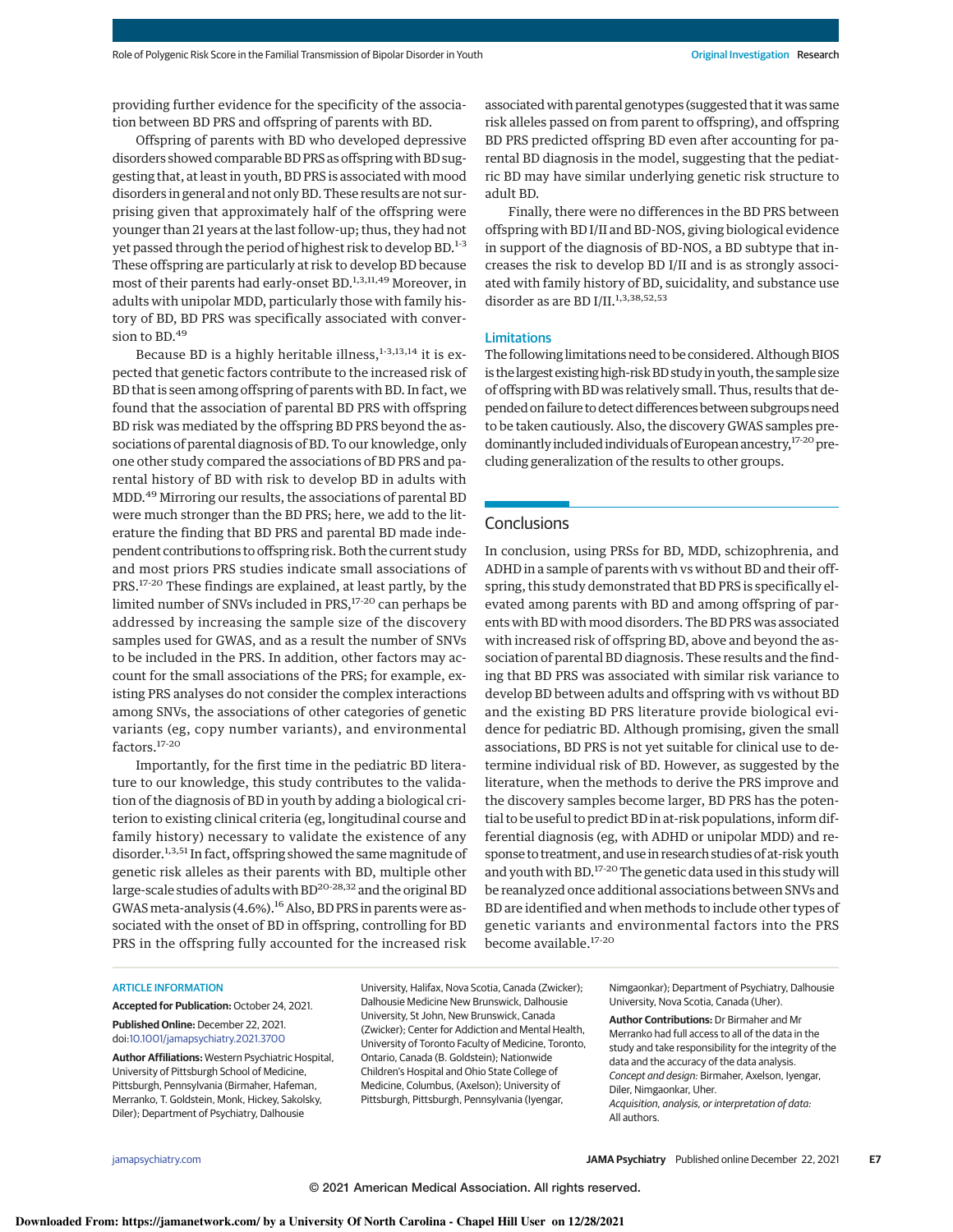*Drafting of the manuscript:* Birmaher, Merranko, Hickey, Diler, Nimgaonkar.

*Critical revision of the manuscript for important intellectual content:* Birmaher, Hafeman, Zwicker, B. Goldstein, T. Goldstein, Axelson, Monk, Sakolsky, Iyengar, Diler, Nimgaonkar, Uher.

*Statistical analysis:* Birmaher, Merranko, Zwicker, Hickey, Iyengar, Diler, Uher.

*Obtained funding:* Birmaher, Axelson.

*Administrative, technical, or material support:* Birmaher, T. Goldstein, Monk, Hickey, Sakolsky, Diler, Nimgaonkar.

*Supervision:* Birmaher, T. Goldstein, Axelson, Diler, Uher.

**Conflict of Interest Disclosures:** Dr Birmaher reports grants from the National Institute of Mental Health (NIMH) during the conduct of the study; support for genetic analyses from the Koplowitz Foundation during the conduct of the study; and royalties from Random House, UpToDate, and Lippincot Williams & Wilkins outside of the submitted work. Dr Hafeman reported grants from Brain & Behavior Research Foundation and NIMH and personal fees from Milken Institute Center for Strategic Philanthropy outside the submitted work. Dr B. Goldstein reports grant funding from Brain Canada, Canadian Institutes of Health Research, Heart and Stroke Foundation of Canada, NIMH, and the Department of Psychiatry at the University of Toronto and acknowledges salary support from the RBC Investments Chair, held at the Centre for Addiction and Mental Health and the University of Toronto Department of Psychiatry. Dr T. Goldstein reported grants from NIMH, American Foundation for Suicide Prevention, Brain & Behavior Research Foundation, and University of Pittsburgh Clinical and Translational Science Institute and royalties from Guilford Press outside the submitted work. Dr Axelson reports grants from NIMH, during the conduct of the study; and royalties from Wolters Kluwer/UpToDate outside the submitted work. rs Sakolsky and Diler reported grants from NIMH during the conduct of the study. No other disclosures were reported.

**Funding/Support:** This article was supported by the National Institute of Mental Health (grant RO1 MH060952). The study was also partially funded by the Koplowitz Foundation and the Fine Foundation.

**Role of the Funder/Sponsor:** The funder had no role in the design and conduct of the study; collection, management, analysis, and interpretation of the data; preparation, review, or approval of the manuscript; and decision to submit the manuscript for publication.

**Additional Contributions:** We thank the studies' participants and their families, the research assistants, Bernie Devlin, PhD (Western Psychiatric Hospital, University of Pittsburgh School of Medicine), for statistical consultation and editing and Rita Scholle, BA (Western Psychiatric Hospital, University of Pittsburgh School of Medicine), for preparation of the manuscript. Thanks also goes to the Fine Foundation, the Koplowitz Foundation, and the National Institute of Mental Health. We would also like to acknowledge Stacia Friedman-Hill, PhD (National Institute of Mental Health), for her continued encouragement and support. No individuals received compensation.

#### **REFERENCES**

**1**. Birmaher B. Bipolar disorders. In: Martin A, Volkmar, FR, eds. *Lewis's Child and Adolescent Psychiatry: A Comprehensive Textbook*. 5th ed. Wolters Kluwer; 2018.

**2**. Grande I, Berk M, Birmaher B, Vieta E. Bipolar disorder. *Lancet*. 2016;387(10027):1561-1572. doi:10.1016/S0140-6736(15)00241-X

**3**. Goldstein BI, Birmaher B, Carlson GA, et al. The International Society for Bipolar Disorders Task Force report on pediatric bipolar disorder: knowledge to date and directions for future research. *Bipolar Disord*. 2017;19(7):524-543. doi:10.1111/bdi.12556

**4**. Duffy A, Alda M, Crawford L, Milin R, Grof P. The early manifestations of bipolar disorder: a longitudinal prospective study of the offspring of bipolar parents. *Bipolar Disord*. 2007;9(8):828-838. doi:10.1111/j.1399-5618.2007.00421.x

**5**. Mesman E, Nolen WA, Reichart CG, Wals M, Hillegers MH. The Dutch bipolar offspring study: 12-year follow-up. *Am J Psychiatry*. 2013;170(5): 542-549. doi:10.1176/appi.ajp.2012.12030401

**6**. Preisig M, Strippoli MF, Castelao E, et al. The specificity of the familial aggregation of early-onset bipolar disorder: a controlled 10-year follow-up study of offspring of parents with mood disorders. *J Affect Disord*. 2016;190:26-33. doi:10.1016/j.jad. 2015.10.005

**7**. Rasic D, Hajek T, Alda M, Uher R. Risk of mental illness in offspring of parents with schizophrenia, bipolar disorder, and major depressive disorder: a meta-analysis of family high-risk studies. *Schizophr Bull*. 2014;40(1):28-38. doi:10.1093/ schbul/sbt114

**8**. Sandstrom A, Sahiti Q, Pavlova B, Uher R. Offspring of parents with schizophrenia, bipolar disorder, and depression: a review of familial high-risk and molecular genetics studies. *Psychiatr Genet*. 2019;29(5):160-169. doi:10.1097/YPG. 0000000000000240

**9**. Van Meter AR, Burke C, Youngstrom EA, Faedda GL, Correll CU. The bipolar prodrome: meta-analysis of symptom prevalence prior to initial or recurrent mood episodes.*J Am Acad Child Adolesc Psychiatry*. 2016;55(7):543-555. doi:10.1016/j.jaac.2016.04.017

**10**. Axelson D, Goldstein B, Goldstein T, et al. Diagnostic precursors to bipolar disorder in offspring of parents with bipolar disorder: a longitudinal study. *Am J Psychiatry*. 2015;172(7): 638-646. doi:10.1176/appi.ajp.2014.14010035

**11**. Hafeman DM, Merranko J, Axelson D, et al. Toward the definition of a bipolar prodrome: dimensional predictors of bipolar spectrum disorders in at-risk youths. *Am J Psychiatry*. 2016; 173(7):695-704. doi:10.1176/appi.ajp.2015.15040414

**12**. Birmaher B, Axelson D, Monk K, et al. Lifetime psychiatric disorders in school-aged offspring of parents with bipolar disorder: the Pittsburgh Bipolar Offspring study. *Arch Gen Psychiatry*. 2009; 66(3):287-296. doi:10.1001/archgenpsychiatry.2008. 546

**13**. Gordovez FJA, McMahon FJ. The genetics of bipolar disorder. *Mol Psychiatry*. 2020;25(3):544- 559. doi:10.1038/s41380-019-0634-7

**14**. Kendler KS, Ohlsson H, Sundquist J, Sundquist K. An extended Swedish national adoption study of bipolar disorder illness and cross-generational

familial association with schizophrenia and major depression.*JAMA Psychiatry*. 2020;77(8):814-822. doi:10.1001/jamapsychiatry.2020.0223

**15**. Kendler KS, Ohlsson H, Sundquist J, Sundquist K. Family genetic risk scores and the genetic architecture of major affective and psychotic disorders in a Swedish national sample.*JAMA Psychiatry*. 2021;78(7):735-743. doi:10.1001/ jamapsychiatry.2021.0336

**16**. Stahl EA, Breen G, Forstner AJ, et al; eQTLGen Consortium; BIOS Consortium; Bipolar Disorder Working Group of the Psychiatric Genomics Consortium. Genome-wide association study identifies 30 loci associated with bipolar disorder. *Nat Genet*. 2019;51(5):793-803. doi:10.1038/ s41588-019-0397-8

**17**. Wray NR, Lin T, Austin J, et al. From basic science to clinical application of polygenic risk scores: a primer.*JAMA Psychiatry*. 2021;78(1):101- 109. doi:10.1001/jamapsychiatry.2020.3049

**18**. Lewis CM, Vassos E. Polygenic risk scores: from research tools to clinical instruments. *Genome Med*. 2020;12(1):44. doi:10.1186/s13073-020-00742-5

**19**. Fullerton JM, Nurnberger JI. Polygenic risk scores in psychiatry: Will they be useful for clinicians? *F1000Res*. 2019;8:F1000 Faculty Rev-1293. doi:10.12688/f1000research.18491.1

**20**. Martin AR, Daly MJ, Robinson EB, Hyman SE, Neale BM. Predicting polygenic risk of psychiatric disorders. *Biol Psychiatry*. 2019;86(2):97-109. doi:10.1016/j.biopsych.2018.12.015

**21**. Aminoff SR, Tesli M, Bettella F, et al. Polygenic risk scores in bipolar disorder subgroups.*J Affect Disord*. 2015;183:310-314. doi:10.1016/j.jad.2015.05. 021

**22**. Bengesser S, Reininghaus E. Polygenic risk scores and bipolar disorder.*J Psychiatr Brain Sci*. 2018;3(6):13. doi:10.20900/jpbs.20180013

**23**. Boies S, Mérette C, Paccalet T, Maziade M, Bureau A. Polygenic risk scores distinguish patients from non-affected adult relatives and from normal controls in schizophrenia and bipolar disorder multi-affected kindreds. *Am J Med Genet B Neuropsychiatr Genet*. 2018;177(3):329-336. doi:10.1002/ajmg.b.32614

**24**. Fullerton JM, Koller DL, Edenberg HJ, et al; Bipolar High Risk Study Group, BiGS Consortium. Assessment of first and second degree relatives of individuals with bipolar disorder shows increased genetic risk scores in both affected relatives and young at-risk individuals. *Am J Med Genet B Neuropsychiatr Genet*. 2015;168(7):617-629. doi:10.1002/ajmg.b.32344

**25**. Mistry S, Escott-Price V, Florio AD, Smith DJ, Zammit S. Genetic risk for bipolar disorder and psychopathology from childhood to early adulthood.*J Affect Disord*. 2019;246:633-639. doi:10.1016/j.jad.2018.12.091

**26**. Mistry S, Harrison JR, Smith DJ, Escott-Price V, Zammit S. The use of polygenic risk scores to identify phenotypes associated with genetic risk of bipolar disorder and depression: a systematic review.*J Affect Disord*. 2018;234:148-155. doi:10.1016/j.jad.2018.02.005

**27**. Purcell SM, Wray NR, Stone JL, et al; International Schizophrenia Consortium. Common polygenic variation contributes to risk of schizophrenia and bipolar disorder. *Nature*. 2009; 460(7256):748-752. doi:10.1038/nature08185